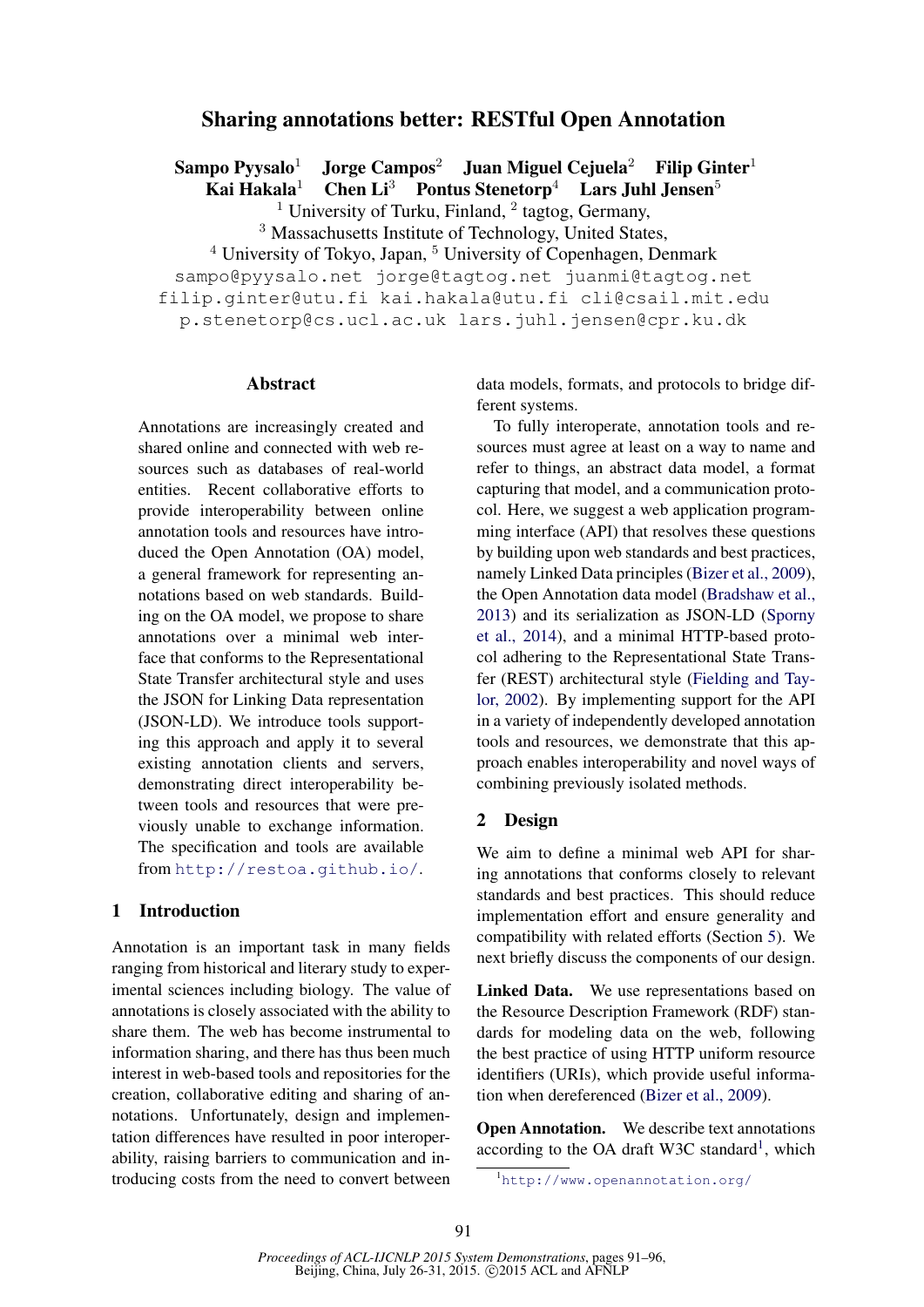

Figure 1: OA model example. The annotation expresses that the W3C Wikipedia article is related to the W3C homepage. The three resources are all in different domains, and the *"related"* relation is not represented explicitly.

is an RDF-based graph representation compatible with linguistic annotation formalisms such as LAF/GrAF (Ide and Suderman, 2007; Verspoor and Livingston, 2012). At its most basic level, the OA model differentiates between three key components: *annotation*, *body*, and *target*, where the annotation expresses that the body is related to the target of the annotation (Figure 1). The body can carry arbitrarily complex embedded data.

JSON-LD was recently accepted as a standard RDF serialization format (Sporny et al., 2014) and is the recommended serialization of OA. Every JSON-LD document is both a JSON document and a representation of RDF data. Figure 2 shows an example of a simple annotation using the OA JSON-LD representation.<sup>2</sup>

```
{
     "@id": "/annotations/1",<br>"@type": "oa:Annotation",
                     "oa:Annotation",
     "target": "/documents/1#char=0,10",<br>"body": "Person"
                     "Person"
}
```
Figure 2: Example annotation in JSON-LD format.

RESTful architecture We define a resourceoriented API that uses HTTP verbs to manipulate resources (Table 1). The API provides hypermedia controls in data using JSON-LD and established link relations, in conformance with best practices for RESTful APIs (Fielding and Taylor, 2002).

The API defines just two types of resources: an annotation and a collection of annotations. The former is defined according to the core OA specification. While there are no formal standards for the representation of collections in RESTful APIs,

| Verb          | Resource   | Action                       |  |
|---------------|------------|------------------------------|--|
| GET           |            | Annotation Read annotation   |  |
| GET           | Collection | Read all annotations         |  |
| PUT           |            | Annotation Update annotation |  |
| <b>DELETE</b> |            | Annotation Delete annotation |  |
| POST          |            | Collection Create annotation |  |

Table 1: HTTP verbs, resources, and actions. Read-only services support only the two GET requests.

the basic collection pattern is well established. We specify a simple implementation, drawing on relevant draft standards such as Collection+JSON<sup>3</sup> and Hydra<sup>4</sup>.

## 3 Reference Implementation

To support the development, testing and integration of RESTful OA API implementations, we have created a reference server and client as well as tools for format conversion and validation.

## 3.1 OA Store

The OA Store is a reference implementation of persistent, server-side annotation storage that allows clients to create, read, update and delete annotations using the API. The store uses MongoDB, which is well suited to the task as it is a documentoriented, schema-free database that natively supports JSON for communication. The API is implemented using the Python Eve framework, which is specifically oriented towards RESTful web APIs using JSON and is thus easily adapted to support OA JSON-LD.

### 3.2 OA Explorer

The OA Explorer is a reference client that provides an HTML interface for navigating and visualizing the contents of any compatible store (Figure 3). The service first prompts the user for a store URL and then provides the user with a dynamically generated view of the contents of the store, which it discovers using the API. OA Explorer is implemented in Python using the Flask microframework for web development.

 $2$ The OA JSON-LD @context is understood to be active. Relative URLs are interpreted with respect to the HTTP request base.

<sup>3</sup>http://amundsen.com/media-types/ collection/

<sup>4</sup>http://www.hydra-cg.com/spec/latest/ core/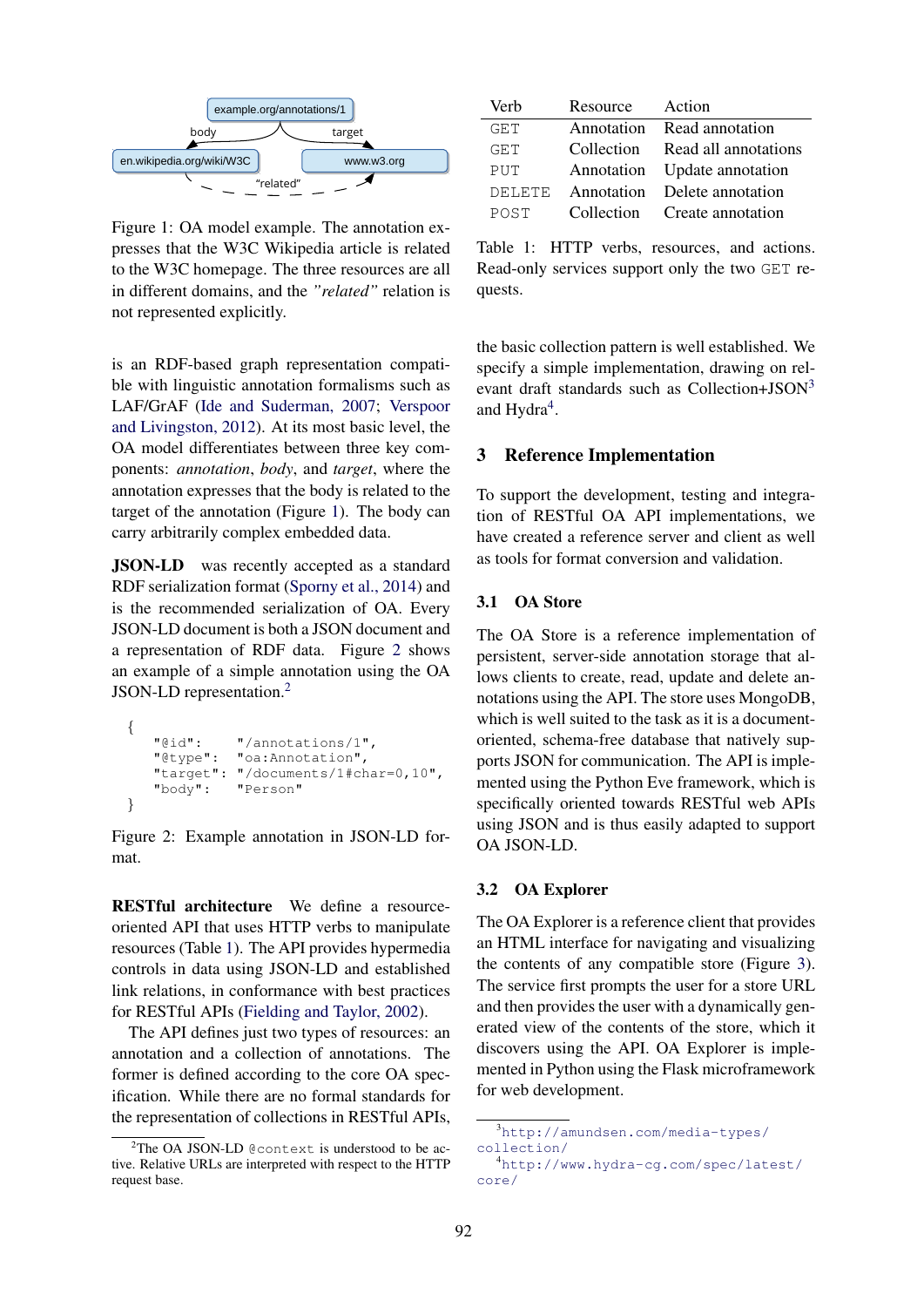

Figure 3: OA Explorer shown visualizing annotations from the CRAFT corpus (Bada et al., 2012) converted to OA and served from the OA Store.

### 3.3 Format conversion

The OA Adapter is middleware that we created for sharing Open Annotation data. The software implements both the client and server sides of the API and a variety of conversions to and from different serializations of the OA model and related formats using the OA JSON-LD serialization as the pivot format. This allows the OA Adapter to operate transparently between a client and a server, providing on-the-fly conversions of client requests from representations favored by the client into ones favored by the server, and vice versa for server responses. Standard HTTP content negotiation is used to select the best supported representations. The adapter implements full support for all standard RDF serializations: JSON-LD, N-Triples and N-Quads, Notation3, RDF/XML, TriG, TriX, and Turtle. With the exception of named graphs for serializations that do not support them, conversion between these representations is guaranteed to preserve all information.

In addition to the general, reversible format translation services provided by the OA Adapter, we provide scripts for offline conversion of various annotation file formats into the OA JSON-LD format to allow existing datasets to be imported into OA stores. The following are currently supported: Penn Treebank format (including PTB II PAS) (Marcus et al., 1994), a number of variants of CoNLL formats, including CoNLL-U, $5$  Knowtator XML (Ogren, 2006), and the standoff format used by the BRAT annotation tool (Stenetorp et al., 2012). We also provide supporting tools for importing files with OA JSON-LD data to a store and exporting to files over the RESTful OA API.

#### 3.4 Validation

OA JSON-LD data can be validated on three levels: 1) whether the data is syntactically wellformed JSON, 2) whether it conforms to the JSON-LD specification, and 3) whether the abstract information content fulfills the OA data model. The first two can be accomplished using any one of the available libraries that implement the full JSON-LD syntax and API specifications.<sup>6</sup> To facilitate also validation of conformity to the OA data model, we define the core model of the OA standard using JSON Schema (Galiegue and Zyp, 2013). The JSON Schema community has provided tools in various programming languages for validating JSON against a JSON Schema. The schema we defined is capable of validating data for compliance against JSON-LD and OA Core at the same time. Complementing this support for data validation, we are also developing a standalone tool for testing web services for conformance to the RESTful OA API specification.

#### 4 Adaptation of Existing Tools

In addition to creating reference implementations, we have adapted two previously introduced webbased annotation tools to support the API. We further demonstrate the scope and scalability of the framework on several publicly available massscale datasets from the biomedical domain, showing how annotations on millions of documents can be transparently linked across well-established database services and to non-textual resources such as gene and protein databases.

<sup>5</sup>http://universaldependencies.github. io/docs/

<sup>6</sup>http://json-ld.org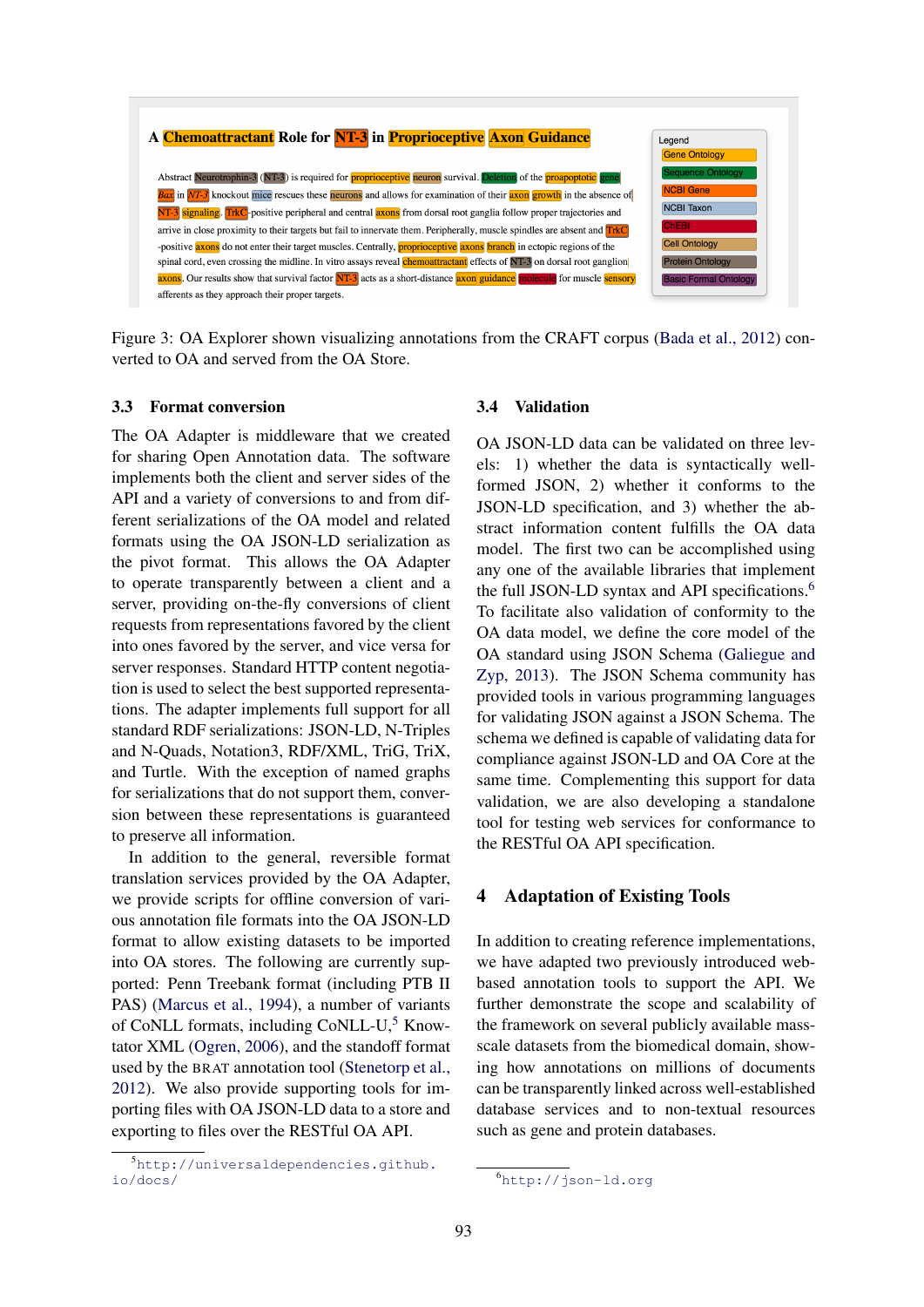

Figure 4: BRAT showing Czech dependency annotations from the Universal Dependencies corpus (http://universaldependencies.github.io/docs/).

| Ntagtog                                                                                                                                                                                                                                                                          |                                                                                                                                   |                  |
|----------------------------------------------------------------------------------------------------------------------------------------------------------------------------------------------------------------------------------------------------------------------------------|-----------------------------------------------------------------------------------------------------------------------------------|------------------|
| $\bullet$<br>Cisave<br>$\overline{A}$<br>Î<br>master $\sim$<br>$\check{\phantom{a}}$                                                                                                                                                                                             | 命<br>医头<br>$\pmb{\times}$                                                                                                         | Meta Information |
|                                                                                                                                                                                                                                                                                  |                                                                                                                                   | ℯ<br>Create tag  |
| The rat STSL locus: characterization, chromosomal assignment, and                                                                                                                                                                                                                |                                                                                                                                   |                  |
| genetic variations in sitosterolemic hypertensive rats                                                                                                                                                                                                                           | <b>Entity Tally</b><br>total 339<br>unique 12                                                                                     |                  |
|                                                                                                                                                                                                                                                                                  |                                                                                                                                   |                  |
| <b>Abstract</b>                                                                                                                                                                                                                                                                  |                                                                                                                                   | ABCG5            |
|                                                                                                                                                                                                                                                                                  |                                                                                                                                   | ABCG8            |
| <b>Background</b>                                                                                                                                                                                                                                                                | sterolin-1                                                                                                                        |                  |
| Elevated plant sterol accumulation has been reported in the spontaneously hypertensive rat (SHR), the stroke-prone spontaneously<br>hypertensive rat (SHRSP) and the Wistar-Kyoto (WKY) rat Additionally, a blood pressure quantitative trait locus (QTL) has been mapped to rat | sterolin-2                                                                                                                        |                  |
| chromosome 6 in a New Zealand genetically hypertensive rat strain (GH rat). ABCG5 and ABCG8 (encoding sterolin-1 and sterolin-2                                                                                                                                                  | Abcg5                                                                                                                             |                  |
|                                                                                                                                                                                                                                                                                  | respectively) have been shown to be responsible for causing sitosterolemia in humans. These genes are organized in a head-to-head | Abcq8            |

Figure 5: tagtog showing entity annotations for a full-text document from PubMed Central.

## 4.1 BRAT

The brat rapid annotation tool (BRAT) is an opensource web-based annotation tool that supports a wide range of text annotation tasks (Stenetorp et al., 2012). It provides intuitive visualization of text-bound and relational annotations and allows for annotations to be created and edited using a drag-and-drop interface (Figure 4). The server is a web service implemented in Python, whereas the client is a browser-based application written in JavaScript. For annotation storage, the server uses a file-based back-end with a stand-off file format<sup>7</sup>.

The original client and server implement a custom communication protocol, leading to tight coupling between the two. We rewrote the client and server communication components to use OA JSON-LD and the RESTful API as an alternative to the native format and protocol, thus enabling both components to communicate also with other clients and servers.

### 4.2 tagtog

The tagtog web-based annotation system is designed to combine manual and automatic annotations to accurately and efficiently mark up full-text articles (Cejuela et al., 2014). The system was originally developed with a focus on annotating biological entities and concepts such as genes and Gene Ontology terms. The web interface is implemented in JavaScript using the Play framework with Scala. The system is centered on the concept of user projects, each of which holds a corpus of annotated documents.

To make tagtog interoperable with other RESTful OA clients and servers, we made two major implementation changes. First, the server can now serve annotations in OA JSON-LD format, thus allowing them to be viewed by other clients. Second, the tagtog interface can visualize and edit OA JSON annotations from other OA stores, without a backing tagtog project. Figure 5 shows a sample document annotated in tagtog.

<sup>7</sup>http://brat.nlplab.org/standoff.html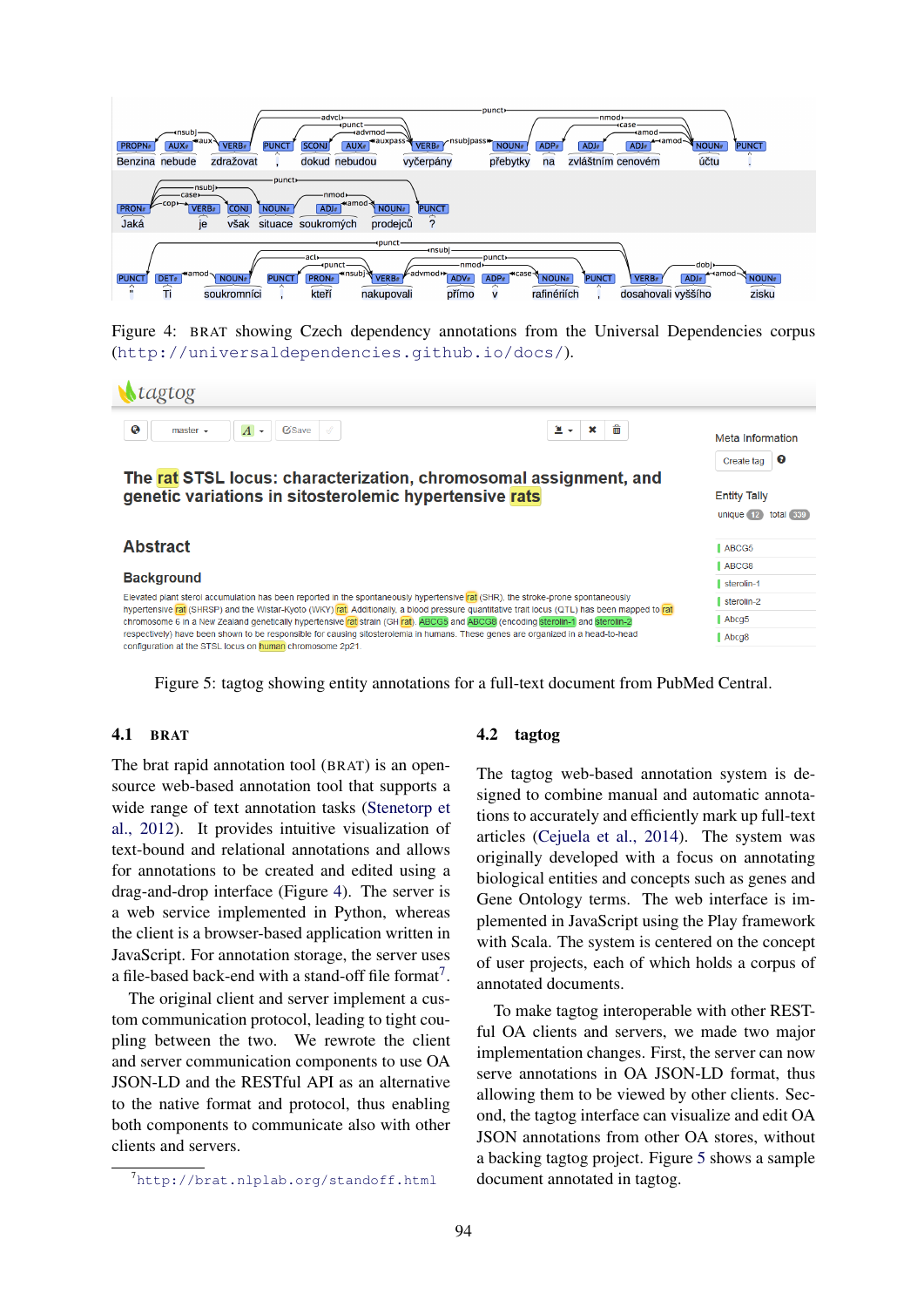### 4.3 Biomedical entity recognition resources

We implemented the API for four large-scale databases of biomedical entity mentions. The COMPARTMENTS database integrates evidence on protein subcellular localization (Binder et al., 2014), and TISSUES and DISEASES similarly integrate evidence on tissue expression and diseaseassociations of human genes, respectively (Santos et al., 2015; Pletscher-Frankild et al., 2015). All three resources include a text mining component based on the highly efficient NER engine used also for detection of species names and names of other taxa in the ORGANISMS database (Pafilis et al., 2014). Together, these databases contain over 123M mentions of genes/proteins, cellular components, tissues and cell lines, disease terms and taxonomic identifiers. This dataset is regularly precomputed for the entire Medline corpus, which currently consists of more than 24M abstracts and 3B tokens.

To make this large collection of automatic annotations available as OA JSON-LD, we defined the annotations of each abstract to be a separate (sub)collection of a document resource, accessible using URL patterns of the form http://.../ document/{docid}/annotations/. The web services were implemented as part of the Python framework common to all four databases. They query a PostgreSQL back-end for text and annotations, which are formatted as OA JSON-LD using the standard Python json module.

# 4.4 EVEX

The EVEX database is a collection of events from the molecular biology domain obtained by processing the entire collection of PubMed articles and PubMed Central Open Access full-text articles (Van Landeghem et al., 2013), together constituting a corpus of nearly 6B tokens. In total, EVEX contains 40M individual events among 77M entity mentions. The events are of 24 different types (e.g. POSITIVE REGULATION, PHOS-PHORYLATION) and the participants are primarily genes and proteins. Where possible, the entity mentions are grounded to their corresponding Entrez Gene database identifiers.

The event structures consist of entity mentions, *trigger phrases* expressing events, and typed relations identifying the roles that the entities play in the events. All of this data is accessible through a newly implemented EVEX API compliant with

the OA JSON-LD format. Every document is defined as a separate annotation collection following the approach described in Section 4.3. The EVEX web service is written in Python using the Django web framework. Data are stored in a MySQL database and the OA JSON-LD interface uses the standard Python json module for formatting.

## 5 Related work

Our approach builds directly on the OA data model (Bradshaw et al., 2013), which harmonizes the earlier Open Annotation Collaboration (Haslhofer et al., 2011) and Annotation Ontology Initiative (Ciccarese et al., 2011) efforts and is currently developed further under the auspices of the W3C Web Annotation WG.<sup>8</sup> Approaches building on RESTful architectures and JSON-LD are also being pursued by the Linguistic Data Consortium (Wright, 2014) and the Language Application Grid (Ide et al., 2014), among others. A number of annotation stores following similar protocols have also been released recently, including Lorestore (Hunter and Gerber, 2012), PubAnnotation (Kim and Wang, 2012), the Annotator.js store<sup>9</sup>, and NYU annotations<sup>10</sup>.

## 6 Conclusions and future work

We have proposed to share annotations using a minimal RESTful interface for Open Annotation data in JSON-LD. We introduced reference implementations of a server, client, validation and conversion tools, and demonstrated the integration of several independently developed annotation tools and resources using the API. In future work, we will continue to develop the API specification further in collaboration with the relevant standardization efforts and interested parties using a fully open process. We will focus in particular on modular extensions to the specification for supporting search, tagging, and bulk modifications. We will also continue to develop and extend the tools, with emphasis on reversible conversions between OA JSON-LD and major related formats. Except for tagtog, a commercial tool, all of the tools and resources introduced in this study are available under open licenses from http://restoa.github.io/.

<sup>8</sup>http://www.w3.org/annotation/

<sup>9</sup>http://annotateit.org/

<sup>10</sup>http://annotations.dlib.nyu.edu/home/